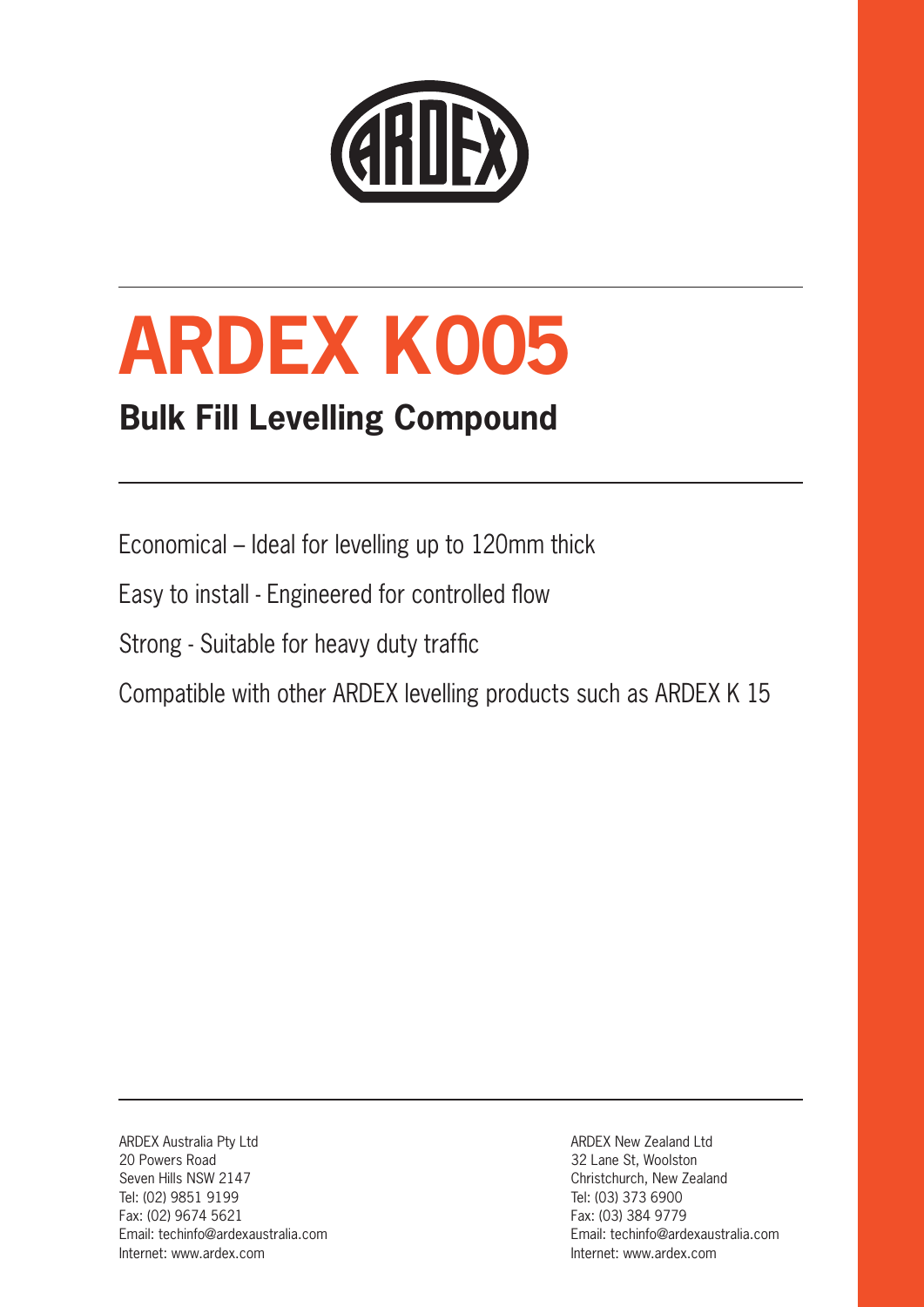## **ARDEX K005 Bulk Fill Levelling Compound**

#### **PRODUCT DESCRIPTION**

ARDEX K005 is a cement based underlayment for levelling subfloors prior to the application of a floor finish. Designed with a coarse sand aggregate and minimal flow for the easy and efficient installations of thick layers. It can also be used as a fast set screed when the water mixing ratio is reduced.

#### **SUBSTRATES**

ARDEX K005 is designed for levelling and adjusting tolerances on internal concrete slabs. For other substrates such as timber, ceramic, terrazzo, steel decking or external applications contact ARDEX technical services for detailed information on these procedures with other products.

#### **SURFACE PREPARATION**

Concrete floors must be solid, clean and free of wax, grease, asphalt, latex compounds, curing and sealing compounds and any other surface contaminants. Mechanically clean the floor using recommended preparation methods such as shot-blasting, scarifying, diamond grinding, shaving or other suitable methods to provide a roughened, clean, sound, solid and open porous surface. Acid etching is not an acceptable method of cleaning the subfloor. Do not use solvents or sweeping compounds. Subfloors must be dry (AS 1884) and properly primed for successful installation. Subfloor temperatures must be a minimum of 10°C. For further information, contact ARDEX technical services.

#### **PRIMING**

Use ARDEX P51 over standard concrete floors prior to the installation of ARDEX levelling compounds. Mix 1 part ARDEX P51 with 2 parts water and apply evenly using a push broom. Do not use paint rollers, mops or spray equipment. Do not leave any bare spots. Brush off all puddles of excess primer. Allow to dry to a thin, clear film (min 3 hours, max 24 hours). Very absorbent concrete may require two applications of primer to avoid pinholes and bubbling in the levelling compound. In such cases, make the initial coat 1 part ARDEX P51 diluted with 3 parts water. Allow to dry and install a second coat of 1 part ARDEX P51 diluted with 1 part water. Allow to dry to a thin, clear film (min 3 hours, max 24 hours). Note: Low subfloor temperatures and/ or high ambient humidity require longer drying time for ARDEX primers. Do not install levelling compounds until primers have dried thoroughly.

#### **MIXING RATIO**

Use 2.7 liters of water to 20 kg of ARDEX K 005 powder when used as a leveller, or when used as a fast set screed use 2.3 liters of water with 20kg of powder.

#### **MIXING**

ARDEX floor levelling products react and harden quickly when mixed with water. Thorough mixing in the shortest possible time is essential to ensure a lump free mortar. Always mix the powder into the water. The most efficient method of mixing is by using an ARDEX mixing paddle and a heavy duty electric drill (650 rpm). Normal mixing time of a 20 kg bag is 1 to 2 minutes. Concrete mixers and hand mixing are not suitable methods of mixing. To the required volume of water, add the ARDEX K 005 (20 kg) whilst mixing thoroughly. Do not overwater.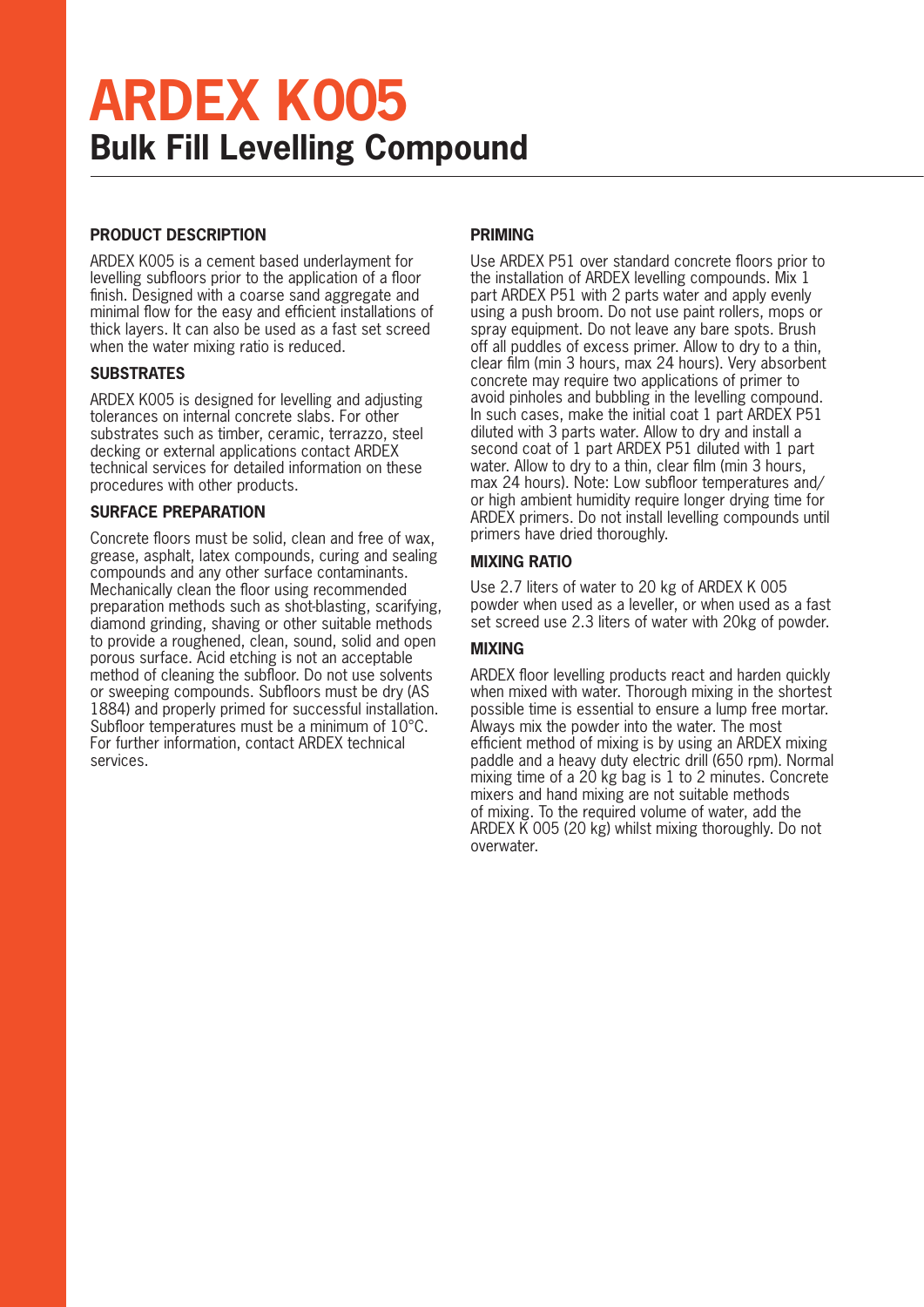#### **MANUAL INSTALLATION**

Pour the mixed ARDEX K 005 onto the prepared subfloor and spread into place using the ARDEX standup spreader or ARDEX hand trowel. Use the ARDEX gauging tool with height adjustment to obtain an even thickness. Use the ARDEX smoother for smoothing and touch up. ARDEX K 005 has a working time of approximately 10 minutes.

#### **PUMPING INSTALLATION**

For ease and efficiency of application ARDEX K 005 can be pumped using a suitable Automatic Mixing Pump. Follow the instructions as set by the pump manufacturer.

Contact ARDEX technical services for further information.

#### **THICKNESS**

ARDEX K 005 can be applied from 10mm to 120 mm thickness in one application.

#### **COVERAGE**

Approximately 1.9 kg of fresh mortar will cover  $1 \text{ m}^2$ at 1mm thick. A 20kg bag when used with 2.9 liters of water will cover  $1.1\overline{m}^2$  at 10mm thick.

#### **DRYING-HARDENING**

ARDEX K 005 sets by hydration. A 120mm layer will harden after approximately 4 hours at 23°C, and can be walked on after this time. Hardening and drying time will be extended in cooler climates, and shortened in warmer climates. Thicker layers will also extend drying times.

#### **TECHNICAL DATA**

| <b>Powder bulk density:</b> | $1.5$ kg/L |
|-----------------------------|------------|
| Weight of fresh mortar:     | $2.2$ kg/L |

#### **Compressive Strength:**

| 14 MPa |
|--------|
| 16 MPa |
| 27 MPa |
|        |

#### **Tensile Bending Strength:**

| After 1 day   | 5 MPa  |
|---------------|--------|
| After 3 days  | 6 MPa  |
| After 28 days | 10 MPa |

#### **STORAGE**

ARDEX K 005 has a shelf life of approx 12 months if stored in dry conditions in unopened packaging.

#### **HEALTH AND SAFETY**

ARDEX K 005 contains Portland cement and Quartz sand. Avoid generation of dust. Do not inhale dust. Avoid contact with eyes or skin. Wear suitable protective gloves and safety glasses. In case of contact with eyes, rinse opened eye for several minutes under running water. In case of contact with skin, rinse affected areas thoroughly with running water. If dust is inhaled, remove to fresh air, ensure breathing passages are clear, and rinse mouth with running water. If symptoms persist, seek medical advice.

#### **GUARANTEE**

ARDEX products are generally warranted for 10 years when installed to relevant Australian Standards and applicable ARDEX specification, technical data sheet and instruction for application and use. While we assure custumers the high standard and quality of our products and services, we accept no liability for any loss or damage which arises form particular site conditions, poor handing and storage or installation by unqualified and unskilled applicators.

#### DISCLAIMER

The technical details, recommendations and other information contained in this data sheet are given in good faith and represent best of our knowledge and experience at the time of printing. It is your responsibility to ensure that our products are used and handled correctly and in accordance with any applicable Australian Standard, our instructions are recommendations and only for the uses they are intended. We also reserve the right to update information without prior notice to you to reflect our ongoing research and development program.

Country specific recommendations, depending on local standards, codes of practice building regulations or industry guidelines may effect specific installation recommendations.

The supply of our products and services is also subject to certain terms, warranties and exclusions, which may have already been disclosed to you in prior dealings or are otherwise available to you on request. You should make yourself familiar with them. © ARDEX Australia Pty Ltd 2011. All aforementioned products are the trade marks of ARDEX Australia Pty Ltd, its licensors and affiliates.